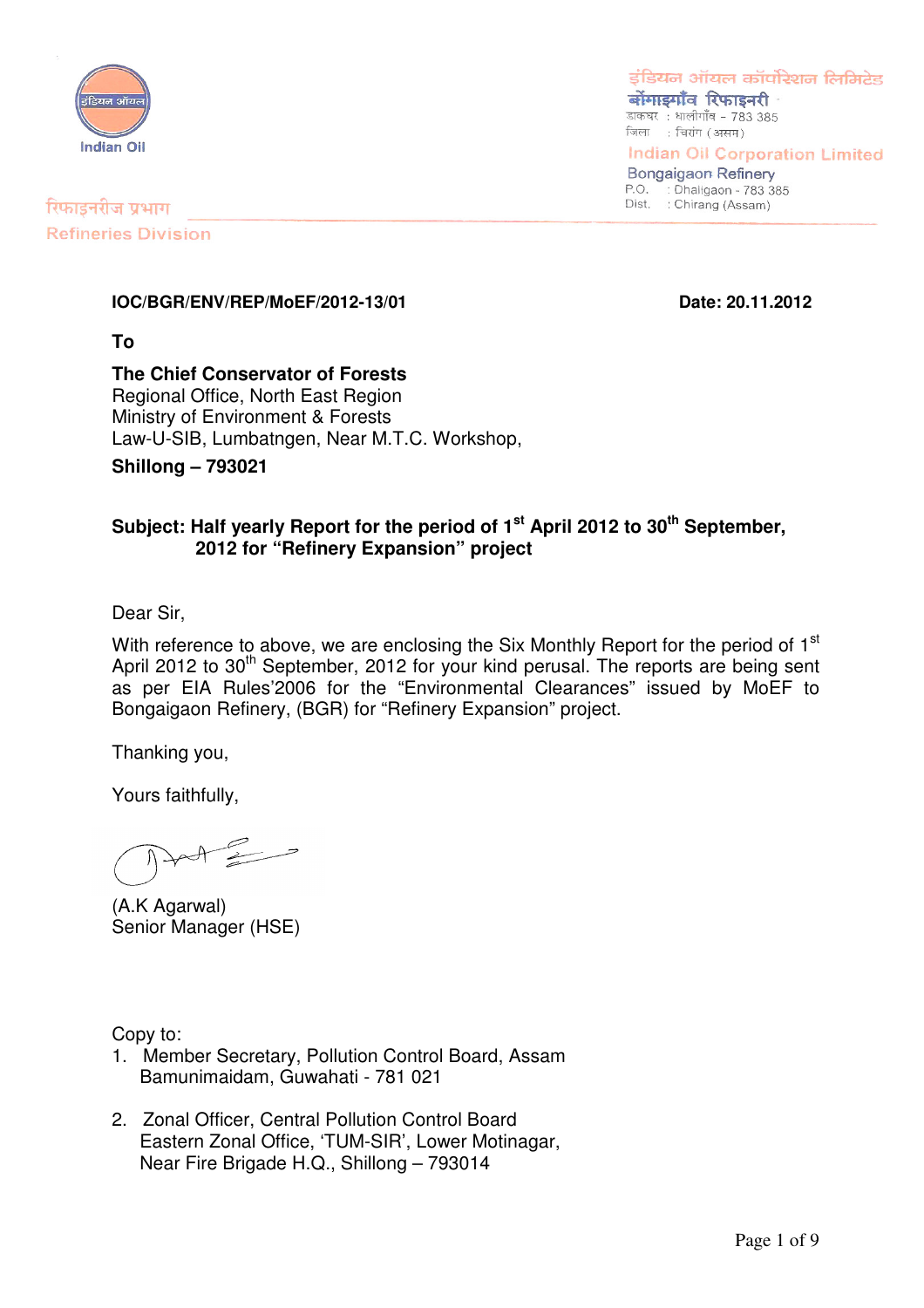### **Half yearly Report for the period of 1 st April 2012 to 30 th September, 2012 for "Refinery Expansion" project**

**Environmental Clearance for Refinery Expansion, De-bottlenecking of Reformer and LPG facility vide MoEF's letter No. J.11011/24/90-IA-II dated 03/06/1991:**

#### **Plant Commissioning dates:**

- **1. Crude Distillation Unit - II: 09.05.95**
- **2. Delayed Coker Unit - II: 06.03.96**

| SI. No | <b>Clearance Conditions</b>                                      | <b>Status</b>            |
|--------|------------------------------------------------------------------|--------------------------|
|        | Six monthly Effluent Quality (Point No. VIII)                    | Furnished in Appendix-A1 |
| 2.     | Six monthly Ambient Air Quality/ Stack<br><b>Monitoring Data</b> | Furnished in Appendix-A2 |
| З.     | <b>Tree Plantation Data</b>                                      | Furnished in Appendix-A3 |
| 4.     | Special Information                                              | Furnished in Appendix-A4 |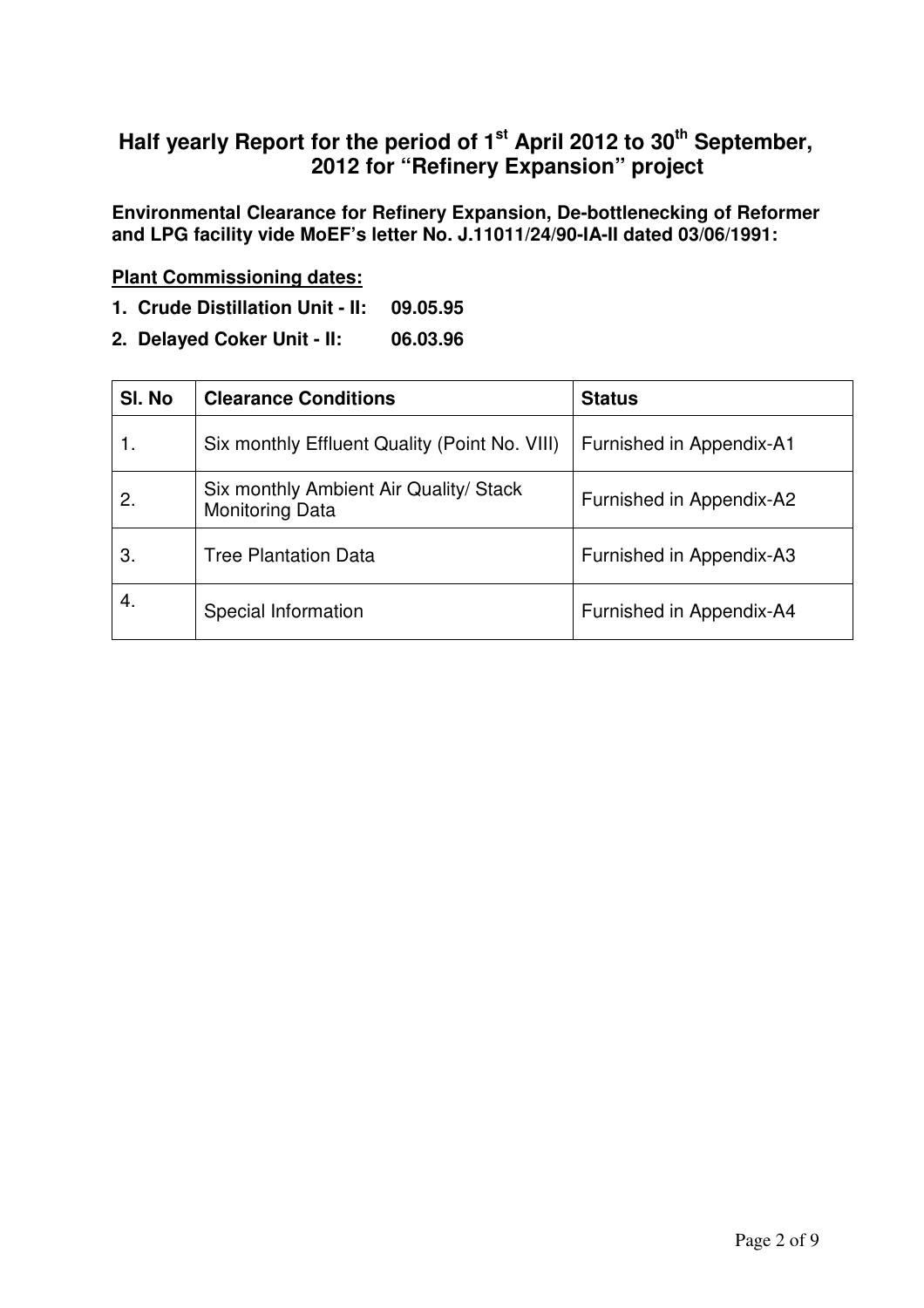# **APPENDIX –A1**

# **Effluent Discharged (Figure in M 3 /Hr)**

### **(1 st April 2012 to 30 th September, 2012)**

| A | Industrial Effluent $M^3/Hr$                                               | 195.67              |
|---|----------------------------------------------------------------------------|---------------------|
| B | Domestic Effluent from BGR Township M <sup>3</sup> /Hr                     | 86.0                |
| C | Total Effluent Treated $(A + B)$ M <sup>3</sup> /Hr                        | 281.67              |
| D | Treated Effluent Reused M <sup>3</sup> /Hr                                 | 271.7               |
| Е | $\mathsf{M}^3\!/\!\mathsf{H}\mathsf{r}$<br><b>Effluent Discharged</b>      | 10.0                |
|   | M <sup>3</sup> of Effluent discharged for 1000 tones of Crude<br>processed | 37.52<br>(Std. 400) |

# **EFFLUENT QUALITY**

# **A. Treated Effluent Quality**

| $(1st$ April 2012 to 30 <sup>th</sup> September, 2012) |                                                                      |                    |            |            |            |  |  |  |  |
|--------------------------------------------------------|----------------------------------------------------------------------|--------------------|------------|------------|------------|--|--|--|--|
| SI.<br><b>No</b>                                       | <b>Parameter</b>                                                     | <b>MINAS, 2008</b> | Min        | Avg.       | <b>Max</b> |  |  |  |  |
| $\blacksquare$                                         | p <sup>H</sup> value                                                 | $6.0 - 8.5$        | 6.0        | 7.2        | 8.5        |  |  |  |  |
| $\overline{2}$                                         | Oil and Grease, mg/l                                                 | 5.0                | 1.0        | 1.8        | 4.4        |  |  |  |  |
| $\overline{\mathbf{3}}$                                | <b>Bio-Chemical Oxygen Demand (3 Day</b><br>at $27^{\circ}$ C), mg/l | 15.0               | 2.0        | 3.5        | 6.0        |  |  |  |  |
| $\overline{\mathbf{4}}$                                | <b>Chemical Oxygen Demand (COD),</b><br>mg/l                         | 125.0              | 19.0       | 27.9       | 44.0       |  |  |  |  |
| $\overline{5}$                                         | Suspended solids, mg/l                                               | 20.0               | 3.0        | 5.4        | 15.0       |  |  |  |  |
| 6                                                      | Phenolic compounds (as C6H5OH),<br>mg/l                              | 0.35               | 0.010      | 0.025      | 0.10       |  |  |  |  |
| $\overline{7}$                                         | Sulphide (as S), mg/l                                                | 0.50               | 0.01       | 0.07       | 0.28       |  |  |  |  |
| $\overline{8}$                                         | $CN$ mg/l                                                            | 0.20               | <b>BDL</b> | <b>BDL</b> | <b>BDL</b> |  |  |  |  |
| $\overline{9}$                                         | Ammonia as N, mg/l                                                   | 15.0               | 0.10       | 0.12       | 0.45       |  |  |  |  |
| 10                                                     | TKN, mg/l                                                            | 40.0               | 1.00       | 1.02       | 1.04       |  |  |  |  |
| $\overline{11}$                                        | $P$ , mg/l                                                           | 3.0                | 0.50       | 0.53       | 0.60       |  |  |  |  |
| 12                                                     | Cr (Hexavalent), mg/l                                                | 0.10               | <b>BDL</b> | <b>BDL</b> | <b>BDL</b> |  |  |  |  |
| $\overline{13}$                                        | Cr (Total), mg/l                                                     | 2.0                | <b>BDL</b> | <b>BDL</b> | <b>BDL</b> |  |  |  |  |
| 14                                                     | Pb,<br>mg/l                                                          | 0.10               | <b>BDL</b> | <b>BDL</b> | <b>BDL</b> |  |  |  |  |
| 15                                                     | Hg,<br>mg/l                                                          | 0.01               | <b>BDL</b> | <b>BDL</b> | <b>BDL</b> |  |  |  |  |
| 16                                                     | Zn,<br>mg/l                                                          | 5.0                | <b>BDL</b> | <b>BDL</b> | <b>BDL</b> |  |  |  |  |
| 17                                                     | Ni,<br>mg/l                                                          | 1.0                | <b>BDL</b> | <b>BDL</b> | <b>BDL</b> |  |  |  |  |
| $\overline{18}$                                        | Cu,<br>mg/l                                                          | 1.0                | <b>BDL</b> | <b>BDL</b> | <b>BDL</b> |  |  |  |  |
| 19                                                     | V,<br>mg/l                                                           | 0.20               | <b>BDL</b> | <b>BDL</b> | <b>BDL</b> |  |  |  |  |
| $\overline{20}$                                        | Benzene, mg/l                                                        | 0.10               | <b>BDL</b> | <b>BDL</b> | <b>BDL</b> |  |  |  |  |
| $\overline{21}$                                        | Benzo (a) pyrene,<br>mg/l                                            | 0.20               | <b>BDL</b> | <b>BDL</b> | <b>BDL</b> |  |  |  |  |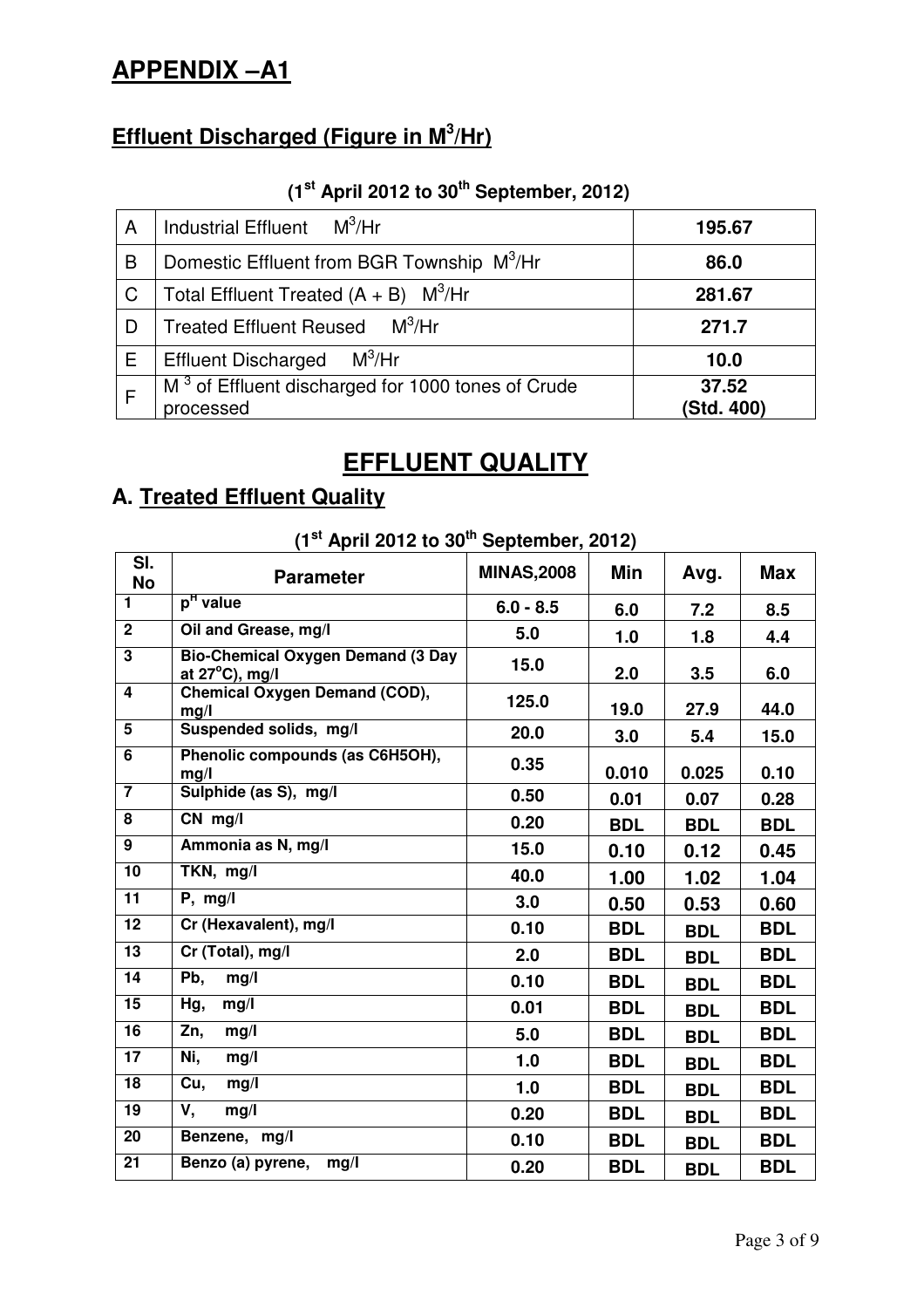# **EFFLUENT QUALITY**

## **B. Final Outlet (From the Complex) Effluent Quality**

#### **(1 st April 2012 to 30 th September, 2012)**

| $\overline{\mathsf{SI}}$ .<br>No. | <b>Parameter</b>                                                      | <b>MINAS</b> | Min        | Avg.       | <b>Max</b> |
|-----------------------------------|-----------------------------------------------------------------------|--------------|------------|------------|------------|
| $\mathbf{1}$                      | p <sup>H</sup> value                                                  | $6.0 - 8.5$  | 7.0        | 7.6        | 8.5        |
| 2 <sup>1</sup>                    | Oil and Grease, mg/l                                                  | 5.0          | 1.0        | 2.2        | 4.8        |
| $\overline{\mathbf{3}}$           | <b>Bio-Chemical Oxygen Demand</b><br>(3 Days at $27^{\circ}$ C), mg/l | 15.0         | 2.0        | 3.9        | 10.0       |
| 4                                 | Chemical Oxygen Demand (COD), mg/l                                    | 125.0        | 19.0       | 32.2       | 118.0      |
| 5                                 | Suspended Solids, mg/l                                                | 20.0         | 3.0        | 5.7        | 15.0       |
| 6                                 | Phenolic compounds (as C6H5OH), mg/l                                  | 0.35         | 0.02       | 0.03       | 0.09       |
| $\overline{7}$                    | Sulphide (as S), mg/l                                                 | 0.50         | 0.04       | 0.11       | 0.40       |
| 8                                 | CN, mg/l                                                              | 0.20         | <b>BDL</b> | <b>BDL</b> | <b>BDL</b> |
| 9                                 | Ammonia as N, mg/l                                                    | 15.0         | 0.10       | 0.25       | 0.68       |
| 10                                | TKN, mg/l                                                             | 40.0         | 1.0        | 1.1        | 1.2        |
| 11                                | $P$ , mg/l                                                            | 3.0          | 0.35       | 0.44       | 0.70       |
| 12                                | Cr (Hexavalent),<br>mg/l                                              | 0.10         | <b>BDL</b> | <b>BDL</b> | <b>BDL</b> |
| 13                                | Cr (Total),<br>mg/l                                                   | 2.0          | <b>BDL</b> | <b>BDL</b> | <b>BDL</b> |
| 14                                | Pb,<br>mg/l                                                           | 0.10         | <b>BDL</b> | <b>BDL</b> | <b>BDL</b> |
| 15                                | Hg,<br>mg/l                                                           | 0.01         | <b>BDL</b> | <b>BDL</b> | <b>BDL</b> |
| 16                                | Zn,<br>mg/l                                                           | 5.0          | <b>BDL</b> | <b>BDL</b> | <b>BDL</b> |
| 17                                | Ni,<br>mg/l                                                           | 1.0          | <b>BDL</b> | <b>BDL</b> | <b>BDL</b> |
| 18                                | mg/l<br>Cu,                                                           | 1.0          | <b>BDL</b> | <b>BDL</b> | <b>BDL</b> |
| 19                                | V,<br>mg/l                                                            | 0.20         | <b>BDL</b> | <b>BDL</b> | <b>BDL</b> |
| 20                                | Benzene, mg/l                                                         | 0.10         | <b>BDL</b> | <b>BDL</b> | <b>BDL</b> |
| 21                                | Benzo (a) pyrene, mg/l                                                | 0.20         | <b>BDL</b> | <b>BDL</b> | <b>BDL</b> |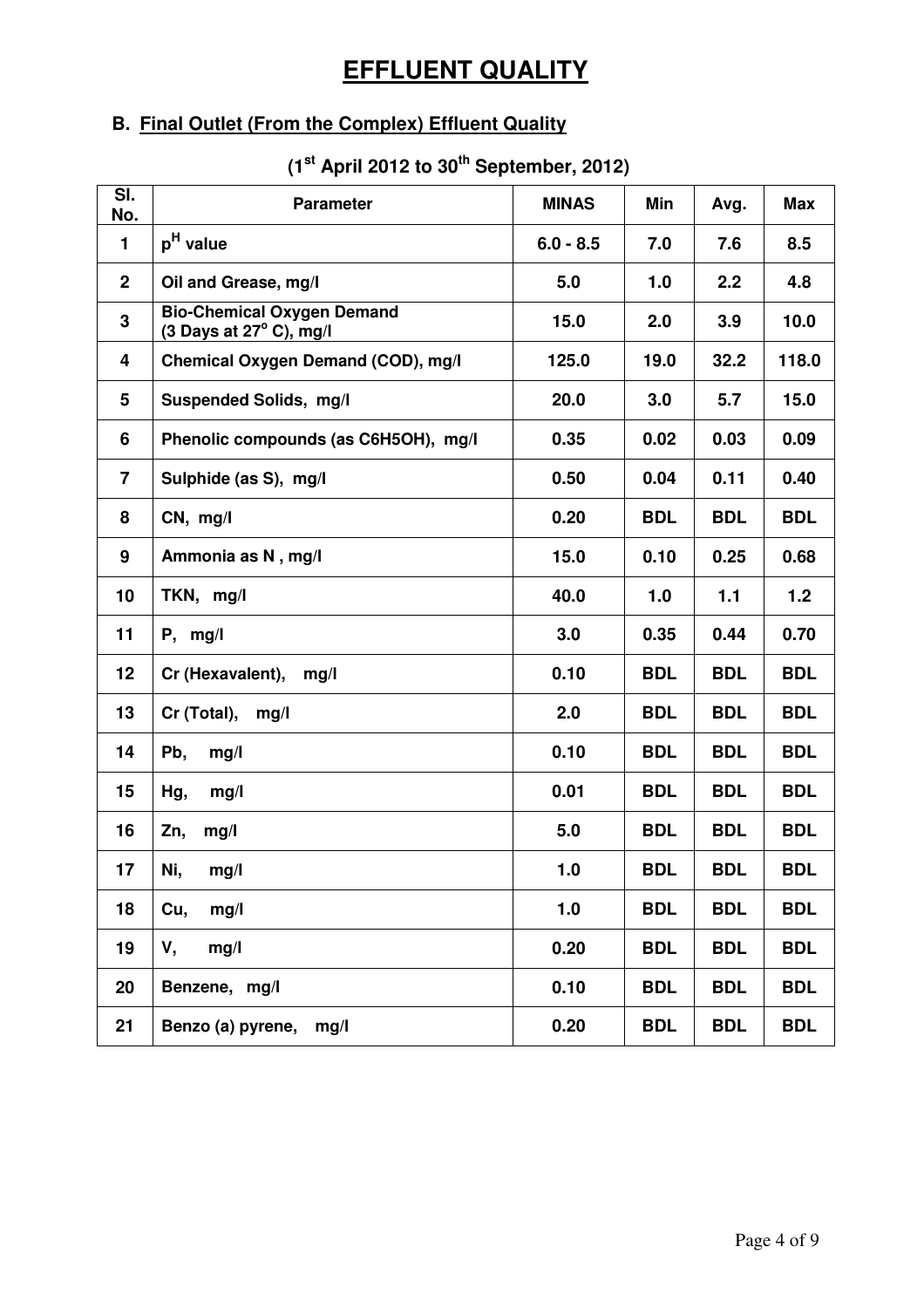## **STACK MONITORING DATA**

**(1 st April 2012 to 30 th September, 2012)**

# **A. SO<sup>2</sup> Emission (mg/Nm 3 ):**

| <b>Stacks</b>        | <b>Emission</b>                  | <b>Observed value</b> |      |            |  |  |
|----------------------|----------------------------------|-----------------------|------|------------|--|--|
|                      | Std.                             | <b>Min</b>            | Avg. | <b>Max</b> |  |  |
| <b>CDU-I</b>         |                                  | 81                    | 417  | 993        |  |  |
| <b>CDU-II</b>        |                                  | 86                    | 415  | 972        |  |  |
| <b>DCU-I</b>         |                                  | 94                    | 433  | 984        |  |  |
| <b>DCU-II</b>        | <b>DOZ</b><br>ნ0<br>$\mathbf{H}$ | 51                    | 427  | 999        |  |  |
| <b>CPP</b>           |                                  | 102                   | 488  | 997        |  |  |
| <b>Reformer</b>      | ပ<br>$\overline{O}$<br>ட         |                       | 17   | 100        |  |  |
| <b>HO-1</b>          | щ<br>$\circ$                     | 9                     | 37   | 284        |  |  |
| <b>Isomerisation</b> | For<br>ட்                        | 9                     | 12   | 28         |  |  |
| <b>DHDT</b>          |                                  | 0.01                  | 17   | 529        |  |  |
| <b>HGU</b>           |                                  | 26                    | 56   | 100        |  |  |

## **B.**  $NO_{\text{X}}$  **Emission** (mg/Nm<sup>3</sup>):

| <b>Stacks</b>        | <b>Emission</b> | <b>Observed value</b> |      |            |  |  |
|----------------------|-----------------|-----------------------|------|------------|--|--|
|                      | Std.            | Min                   | Avg. | <b>Max</b> |  |  |
| <b>CDU-I</b>         |                 | 59                    | 143  | 412        |  |  |
| <b>CDU-II</b>        |                 | 50                    | 111  | 197        |  |  |
| <b>DCU-I</b>         |                 | 19                    | 89   | 232        |  |  |
| <b>DCU-II</b>        | 350<br>450      | 28                    | 91   | 200        |  |  |
| <b>CPP</b>           | Ш<br>-II        | 95                    | 211  | 360        |  |  |
| <b>Reformer</b>      | U<br>Q<br>யியி  | 23                    | 208  | 441        |  |  |
| <b>HO-1</b>          | For<br>For      | 9                     | 83   | 214        |  |  |
| <b>Isomerisation</b> |                 | <b>BDL</b>            | 36   | 184        |  |  |
| <b>DHDT</b>          |                 | 23                    | 122  | 311        |  |  |
| <b>HGU</b>           |                 | 29                    | 71   | 250        |  |  |

### **C: PM Emission (mg/Nm 3 )**

| <b>Stacks</b>   | <b>Emission</b>                   | <b>Observed value</b> |      |            |  |  |
|-----------------|-----------------------------------|-----------------------|------|------------|--|--|
|                 | Std.                              | Min                   | Avg. | <b>Max</b> |  |  |
| <b>CDU-I</b>    |                                   | 14                    | 15   | 17         |  |  |
| <b>CDU-II</b>   |                                   | 19                    | 24   | 30         |  |  |
| <b>DCU-I</b>    |                                   | 17                    | 25   | 38         |  |  |
| <b>DCU-II</b>   | $\overline{100}$<br>$\frac{1}{1}$ | 7                     | 24   | 36         |  |  |
| <b>CPP</b>      | Ш<br>$\mathbf{H}$                 | 22                    | 24   | 25         |  |  |
| <b>Reformer</b> | ပ<br>O.<br>L                      | 8                     | 11   | 17         |  |  |
| $HO-1/2$        | For F.<br>For F                   | 6                     | 11   | 16         |  |  |
| Isomerisation   |                                   | 14                    | 15   | 17         |  |  |
| <b>DHDT</b>     |                                   | 19                    | 24   | 30         |  |  |
| <b>HGU</b>      |                                   | 17                    | 25   | 38         |  |  |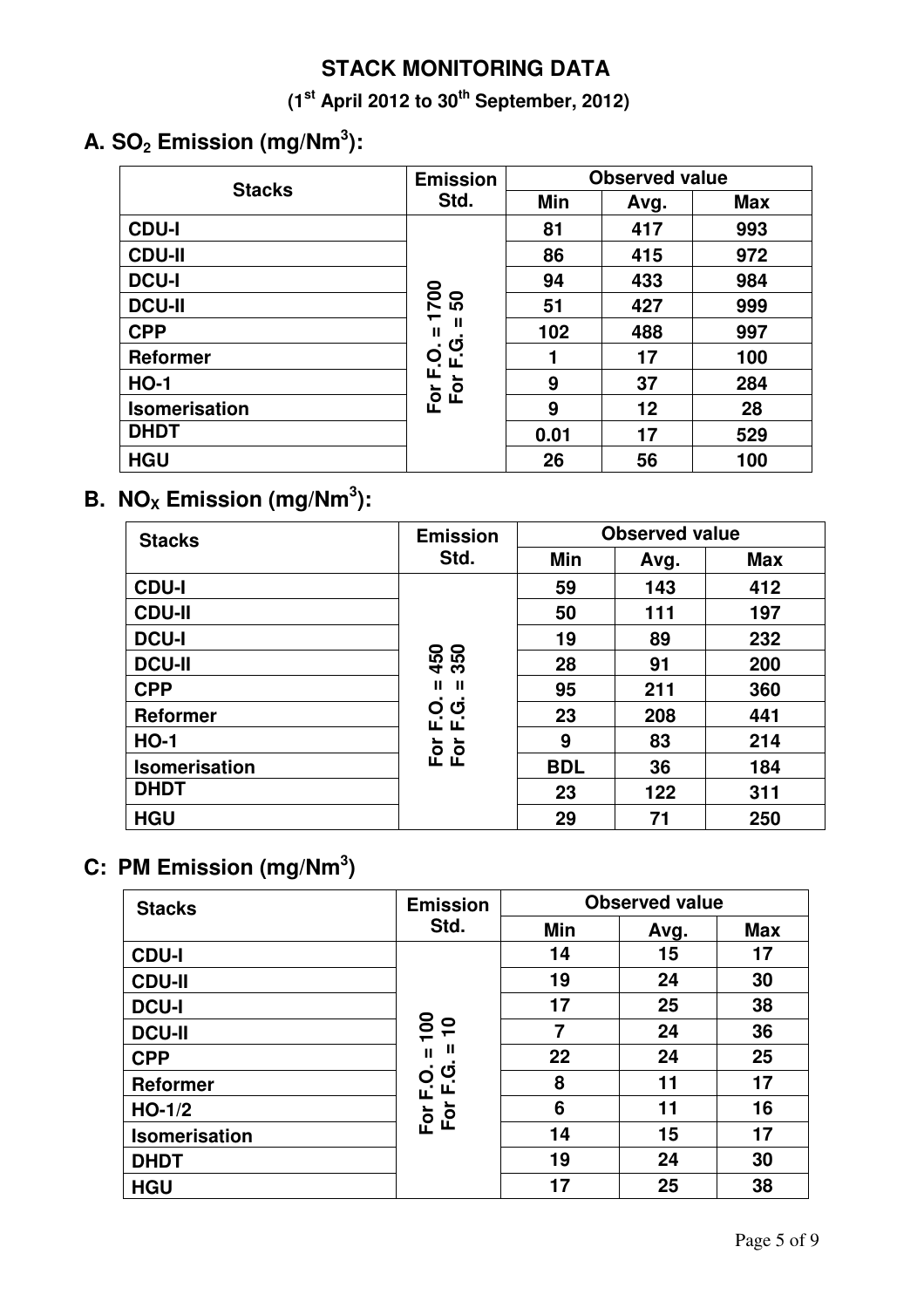### **STACK MONITORING DATA (1 st April 2012 to 30 th September, 2012)**

# **D. CO Emission (mg/Nm 3 )**

|                     | <b>Emission</b>   | <b>Observed value</b> |      |            |  |  |
|---------------------|-------------------|-----------------------|------|------------|--|--|
| <b>Stacks</b>       | Std.              | <b>Min</b>            | Avg. | <b>Max</b> |  |  |
| <b>CDU-I</b>        |                   | 10                    | 20   | 37         |  |  |
| <b>CDU-II</b>       |                   | 13                    | 19   | 27         |  |  |
| <b>DCU-I</b>        |                   | 15                    | 22   | 29         |  |  |
| <b>DCU-II</b>       | 200<br>150        | 12                    | 19   | 27         |  |  |
| <b>CPP</b>          | Ш<br>$\mathbf{H}$ | 46                    | 50   | 54         |  |  |
| <b>Reformer</b>     | O G<br>L L<br>ပ   | 5                     | 11   | 19         |  |  |
| $HO-1/2$            | För<br>För        | 1                     | 7    | 15         |  |  |
| <b>ISMERISATION</b> |                   | 8                     | 26   | 51         |  |  |
| <b>DHDT</b>         |                   | 15                    | 21   | 27         |  |  |
| <b>HGU</b>          |                   | 5                     | 5    | 5          |  |  |

### **E. Ni + V Emission (mg/Nm 3 ) :**

|                     | <b>Emission</b> | <b>Observed value</b> |       |            |  |  |  |
|---------------------|-----------------|-----------------------|-------|------------|--|--|--|
| <b>Stacks</b>       | Std.            | <b>Min</b>            | Avg.  | <b>Max</b> |  |  |  |
| <b>CDU-I</b>        |                 | 0.003                 | 0.007 | 0.017      |  |  |  |
| <b>CDU-II</b>       |                 | 0.003                 | 0.004 | 0.007      |  |  |  |
| <b>DCU-I</b>        |                 | 0.002                 | 0.005 | 0.009      |  |  |  |
| <b>DCU-II</b>       | ທ               | 0.002                 | 0.100 | 0.390      |  |  |  |
| <b>CPP</b>          | Ш<br>O.<br>E.C  | 0.003                 | 0.004 | 0.006      |  |  |  |
| <b>Reformer</b>     | For             | 0.003                 | 0.004 | 0.004      |  |  |  |
| $HO-1/2$            |                 | 0.002                 | 0.003 | 0.005      |  |  |  |
| <b>ISMERISATION</b> |                 | 0.004                 | 0.004 | 0.004      |  |  |  |
| <b>DHDT</b>         |                 | 0.002                 | 0.002 | 0.003      |  |  |  |
| <b>HGU</b>          |                 | 0.001                 | 0.561 | 1.679      |  |  |  |

### **APPENDIX – A2**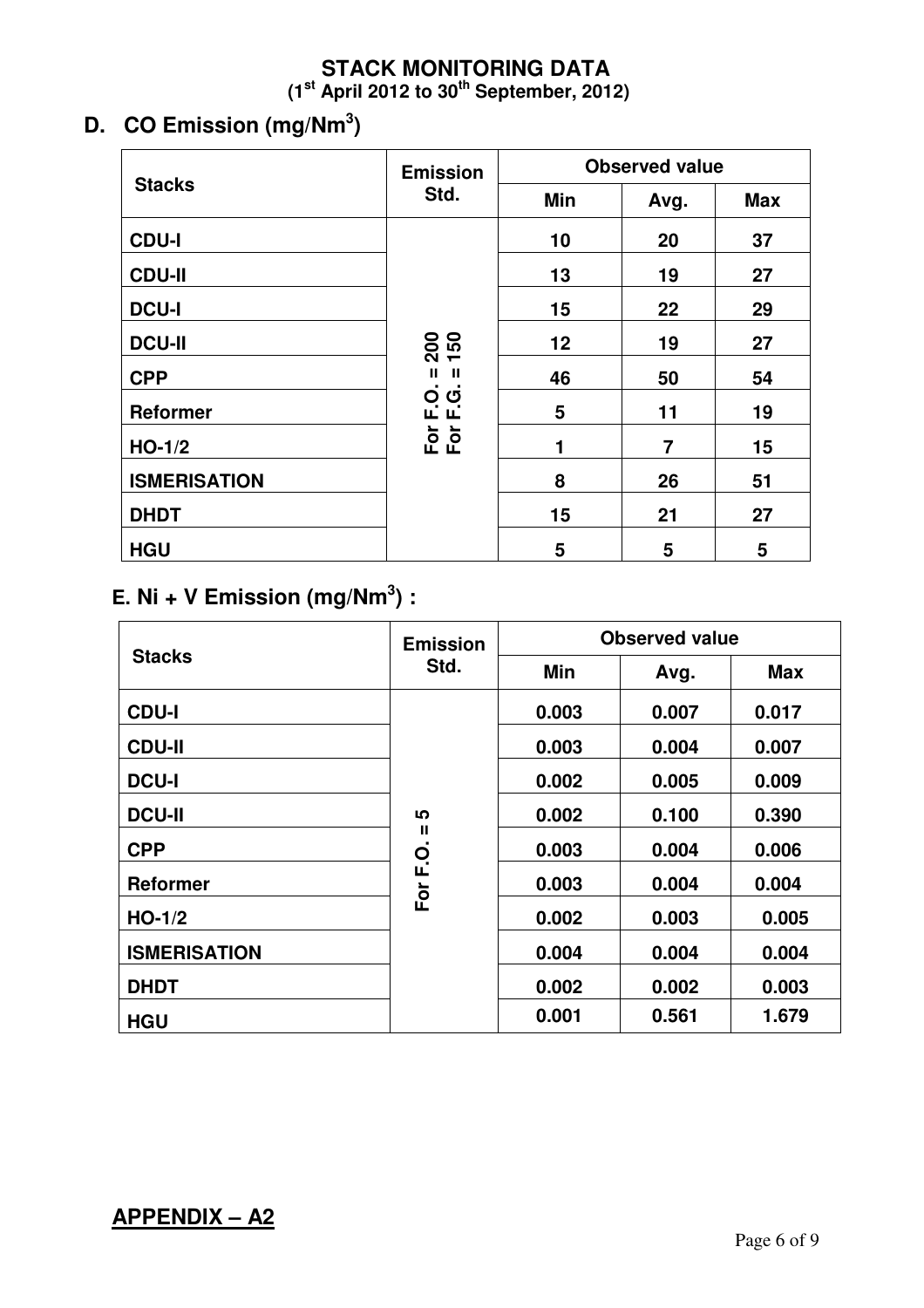### **AMBIENT AIR QUALITY AROUND BGR COMPLEX (Average of monthly sample Schedule – VII)**

**(1 st April 2012 to 30 th September, 2012)**

|                         | <b>Station</b>                                 | <b>Continuous</b><br><b>Monitoring</b><br><b>Station</b> | <b>Near</b><br><b>Tube Well</b><br><b>No.14</b> | <b>Near LPG</b><br><b>Bottling</b><br>plant | <b>Rural</b><br><b>Health</b><br><b>Centre</b> | <b>Bartala</b><br><b>Rail Gate</b> | <b>Near TW</b><br>No.7 in<br><b>Township</b> |
|-------------------------|------------------------------------------------|----------------------------------------------------------|-------------------------------------------------|---------------------------------------------|------------------------------------------------|------------------------------------|----------------------------------------------|
| $\mathbf{1}$            | SO2 (Std.: $50/80 \mu g/m^3$ )                 |                                                          |                                                 |                                             |                                                |                                    |                                              |
|                         | Min                                            | 8.6                                                      | <b>BDL</b>                                      | <b>BDL</b>                                  | <b>BDL</b>                                     | <b>BDL</b>                         | <b>BDL</b>                                   |
|                         | Average                                        | 17.5                                                     | <b>BDL</b>                                      | <b>BDL</b>                                  | <b>BDL</b>                                     | <b>BDL</b>                         | <b>BDL</b>                                   |
|                         | <b>Max</b>                                     | 32.7                                                     | <b>BDL</b>                                      | <b>BDL</b>                                  | <b>BDL</b>                                     | <b>BDL</b>                         | <b>BDL</b>                                   |
|                         | No of observation                              | <b>Continuous</b>                                        | 47                                              | 48                                          | 48                                             | 48                                 | 48                                           |
| $\mathbf 2$             | NO2 (Std. $40/80 \mu g/m^3$ )                  |                                                          |                                                 |                                             |                                                |                                    |                                              |
|                         | <b>Min</b>                                     | 6.4                                                      | 5.0                                             | 4.0                                         | 5.0                                            | 3.0                                | 4.0                                          |
|                         | Average                                        | 7.2                                                      | 8.3                                             | 7.2                                         | 9.0                                            | 10.0                               | 7.9                                          |
|                         | <b>Max</b>                                     | 8.3                                                      | 14.0                                            | 9.0                                         | 16.0                                           | 15.0                               | 12.0                                         |
|                         | No of observation                              | <b>Continuous</b>                                        | 47                                              | 48                                          | 48                                             | 48                                 | 48                                           |
| 3                       | PM-10 (Std. $60/100 \mu g/m^3$ )               |                                                          |                                                 |                                             |                                                |                                    |                                              |
|                         | Min                                            | 3.5                                                      | 22.0                                            | 13.0                                        | 25.0                                           | 16.0                               | 22.0                                         |
|                         | Average                                        | 17.2                                                     | 58.7                                            | 47.9                                        | 54.1                                           | 47.3                               | 58.7                                         |
|                         | <b>Max</b>                                     | 79.3                                                     | 98.0                                            | 96.0                                        | 98.0                                           | 98.0                               | 98.0                                         |
|                         | No of observation                              | <b>Continuous</b>                                        | 47                                              | 48                                          | 48                                             | 48                                 | 48                                           |
| $\overline{\mathbf{4}}$ | PM-2.5 (Std. 40/60 $\mu$ g/m <sup>3</sup> )    |                                                          |                                                 |                                             |                                                |                                    |                                              |
|                         | Min                                            | 1.0                                                      | 59.0                                            | 58.0                                        | 59.0                                           | 50.0                               | 50.0                                         |
|                         | Average                                        | 5.3                                                      | 8.0                                             | 8.0                                         | 10.0                                           | 6.0                                | 8.0                                          |
|                         | <b>Max</b>                                     | 54.2                                                     | 35.7                                            | 33.9                                        | 37.1                                           | 17.7                               | 32.1                                         |
|                         | No of observation                              | <b>Continuous</b>                                        | 47                                              | 48                                          | 48                                             | 48                                 | 48                                           |
| 5                       | Ammonia (Std. 100/400 $\mu$ g/m <sup>3</sup> ) |                                                          |                                                 |                                             |                                                |                                    |                                              |
|                         | Min                                            | 2.3                                                      | BDL                                             | <b>BDL</b>                                  | <b>BDL</b>                                     | <b>BDL</b>                         | <b>BDL</b>                                   |
|                         | Average                                        | 2.9                                                      | <b>BDL</b>                                      | <b>BDL</b>                                  | <b>BDL</b>                                     | <b>BDL</b>                         | <b>BDL</b>                                   |
|                         | <b>Max</b>                                     | 3.6                                                      | <b>BDL</b>                                      | <b>BDL</b>                                  | <b>BDL</b>                                     | <b>BDL</b>                         | <b>BDL</b>                                   |
|                         | No of observation                              | <b>Continuous</b>                                        | 47                                              | 48                                          | 48                                             | 48                                 | 48                                           |
| $6\phantom{a}$          | Pb(Std. -0.5/1.0 $\mu$ g/m <sup>3</sup> )      |                                                          |                                                 |                                             |                                                |                                    |                                              |
|                         | Min                                            |                                                          | <b>BDL</b>                                      | <b>BDL</b>                                  | <b>BDL</b>                                     | <b>BDL</b>                         | <b>BDL</b>                                   |
|                         | Average                                        |                                                          | <b>BDL</b>                                      | <b>BDL</b>                                  | <b>BDL</b>                                     | <b>BDL</b>                         | <b>BDL</b>                                   |
|                         | <b>Max</b>                                     |                                                          | <b>BDL</b>                                      | <b>BDL</b>                                  | <b>BDL</b>                                     | <b>BDL</b>                         | <b>BDL</b>                                   |
|                         | No of observation                              |                                                          | 47                                              | 48                                          | 48                                             | 48                                 | 48                                           |
| $\overline{7}$          | Arsenic $(As)$ (6 ng/m3)                       |                                                          |                                                 |                                             |                                                |                                    |                                              |
|                         | Min                                            |                                                          | <b>BDL</b>                                      | <b>BDL</b>                                  | <b>BDL</b>                                     | <b>BDL</b>                         | <b>BDL</b>                                   |
|                         | Average                                        |                                                          | <b>BDL</b>                                      | <b>BDL</b>                                  | <b>BDL</b>                                     | <b>BDL</b>                         | <b>BDL</b>                                   |
|                         | Max                                            |                                                          | <b>BDL</b>                                      | <b>BDL</b>                                  | <b>BDL</b>                                     | <b>BDL</b>                         | <b>BDL</b>                                   |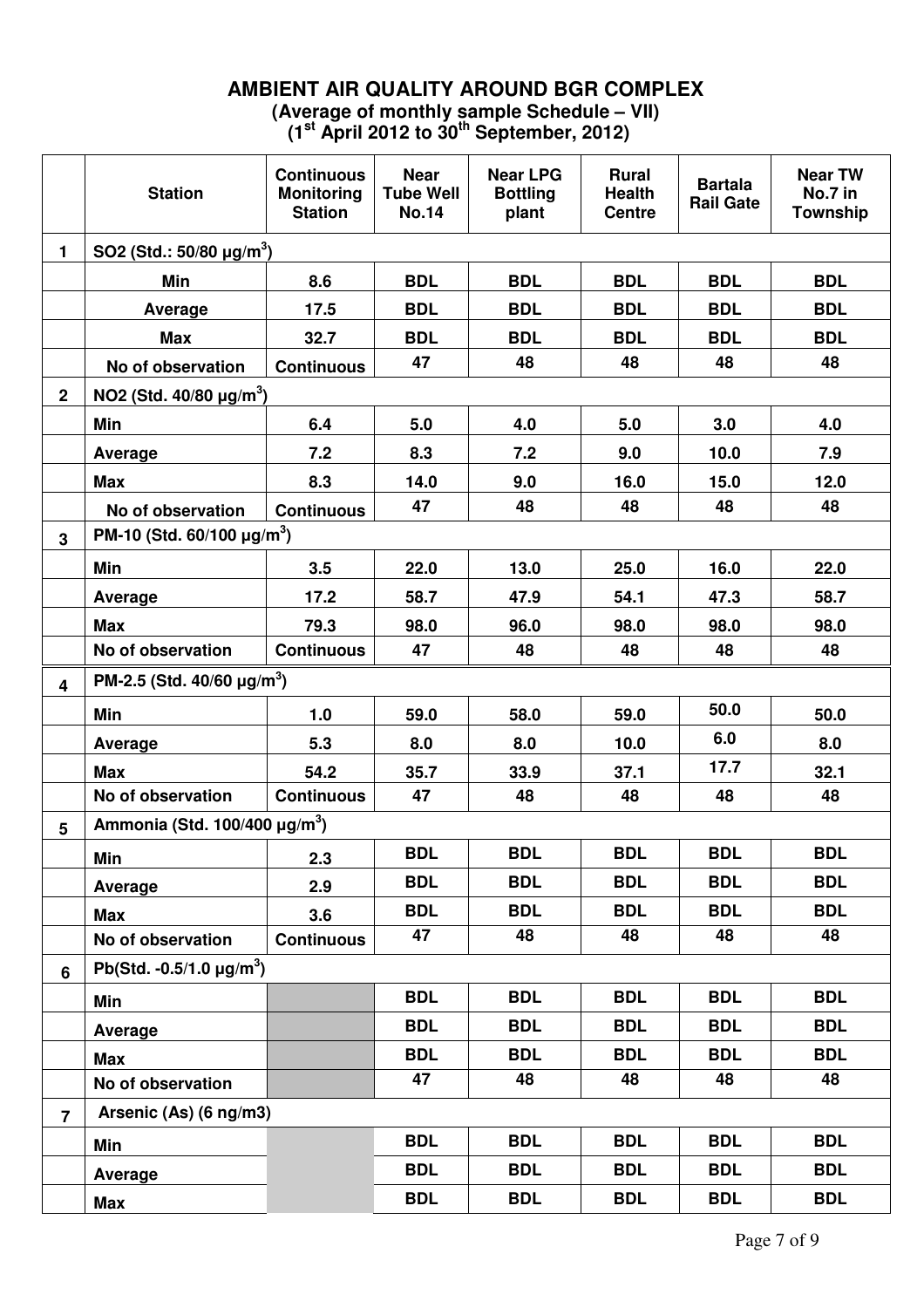|    | No of observation                                         |                   | 48         | 48         | 48         | 48         | 48         |
|----|-----------------------------------------------------------|-------------------|------------|------------|------------|------------|------------|
| 8  | Ni (20 µg/m3)                                             |                   |            |            |            |            |            |
|    | Min                                                       |                   | <b>BDL</b> | <b>BDL</b> | <b>BDL</b> | <b>BDL</b> | <b>BDL</b> |
|    | Average                                                   |                   | <b>BDL</b> | <b>BDL</b> | <b>BDL</b> | <b>BDL</b> | <b>BDL</b> |
|    | <b>Max</b>                                                |                   | <b>BDL</b> | <b>BDL</b> | <b>BDL</b> | <b>BDL</b> | <b>BDL</b> |
|    | No of observation                                         |                   | 48         | 48         | 48         | 48         | 48         |
| 9  | CO (STD 2/4 mg/m3                                         |                   |            |            |            |            |            |
|    | Min                                                       | 0.32              |            |            |            |            |            |
|    | Average                                                   | 0.43              |            |            |            |            |            |
|    | <b>Max</b>                                                | 0.55              |            |            |            |            |            |
|    | No of observation                                         | <b>Continuous</b> |            |            |            |            |            |
| 10 | Ozone_(Std. -100/180 µg/m <sup>3 for 8hrs./1 hr.)</sup> ) |                   |            |            |            |            |            |
|    | Min                                                       | 5.1               | <b>BDL</b> | <b>BDL</b> | <b>BDL</b> | <b>BDL</b> | <b>BDL</b> |
|    | Average                                                   | 16.1              | <b>BDL</b> | <b>BDL</b> | <b>BDL</b> | <b>BDL</b> | <b>BDL</b> |
|    | <b>Max</b>                                                | 49.2              | <b>BDL</b> | <b>BDL</b> | <b>BDL</b> | <b>BDL</b> | <b>BDL</b> |
|    | No of observation                                         | <b>Continuous</b> | 47         | 48         | 48         | 48         | 48         |
| 11 | Benzene(Std.: $5 \mu g/m^3$ )                             |                   |            |            |            |            |            |
|    | Min                                                       | 0.01              | <b>BDL</b> | <b>BDL</b> | <b>BDL</b> | <b>BDL</b> | <b>BDL</b> |
|    | Average                                                   | 0.07              | <b>BDL</b> | <b>BDL</b> | <b>BDL</b> | <b>BDL</b> | <b>BDL</b> |
|    | <b>Max</b>                                                | 0.43              | 0.12       | <b>BDL</b> | 0.11       | 0.014      | 0.196      |
|    | No of observation                                         | <b>Continuous</b> | 47         | 48         | 48         | 48         | 48         |
| 12 | Benzo(a)Pyrene_(Std.: 1 ng/m <sup>3</sup> )               |                   |            |            |            |            |            |
|    | Min                                                       |                   | <b>BDL</b> | <b>BDL</b> | <b>BDL</b> | <b>BDL</b> | <b>BDL</b> |
|    | Average                                                   |                   | <b>BDL</b> | <b>BDL</b> | <b>BDL</b> | <b>BDL</b> | <b>BDL</b> |
|    | <b>Max</b>                                                |                   | $<$ 1      | $<$ 1      | $<$ 1      | $\leq$ 1   | $\leq$ 1   |
|    | No of observation                                         |                   | 47         | 48         | 48         | 48         | 48         |

| <b>Average of Six Stations</b> |                        |                 |           |            |                 |            |                   |            |                                          |               |            |                        |
|--------------------------------|------------------------|-----------------|-----------|------------|-----------------|------------|-------------------|------------|------------------------------------------|---------------|------------|------------------------|
| <b>PARAMETER</b>               | SO <sub>2</sub>        | NO <sub>2</sub> | PM-<br>10 | PM-<br>2.5 | NH <sub>3</sub> | Pb         | As                | Ni         | <b>Benz</b><br>o(a)<br><b>Pyre</b><br>ne | $\mathbf{CO}$ | $C_6H_6$   | $O_3$                  |
| <b>Unit</b>                    | $\mu$ g/m <sup>3</sup> |                 |           |            |                 |            | ng/m <sup>3</sup> |            |                                          | mg/<br>m      |            | $\mu$ g/m <sup>3</sup> |
| <b>NAAQ Std.</b>               | 50/                    | 40/             | 60/       | 40/        | 100/            | 0.5/       | Max.              | Max.       | <b>Max</b>                               | 2/4           | Max 5      | 100/                   |
| 2009                           | 80                     | 80              | 100       | 60         | 400             | 1.0        | 6                 | 20         |                                          |               |            | 180                    |
| Min                            | 8.6                    | 3.0             | 3.5       | 1.0        | 2.3             | <b>BDL</b> | <b>BDL</b>        | <b>BDL</b> | <b>BDL</b>                               | 0.32          | <b>BDL</b> | 5.1                    |
| Average                        | 17.3                   | 8.2             | 47.3      | 24.7       | 2.9             | <b>BDL</b> | <b>BDL</b>        | <b>BDL</b> | <b>BDL</b>                               | 0.43          | 0.07       | 17.2                   |
| <b>Max</b>                     | 32.7                   | 16.0            | 98.0      | 59.0       | 3.6             | <b>BDL</b> | <b>BDL</b>        | <b>BDL</b> | ا>                                       | 0.55          | 0.43       | 49.2                   |